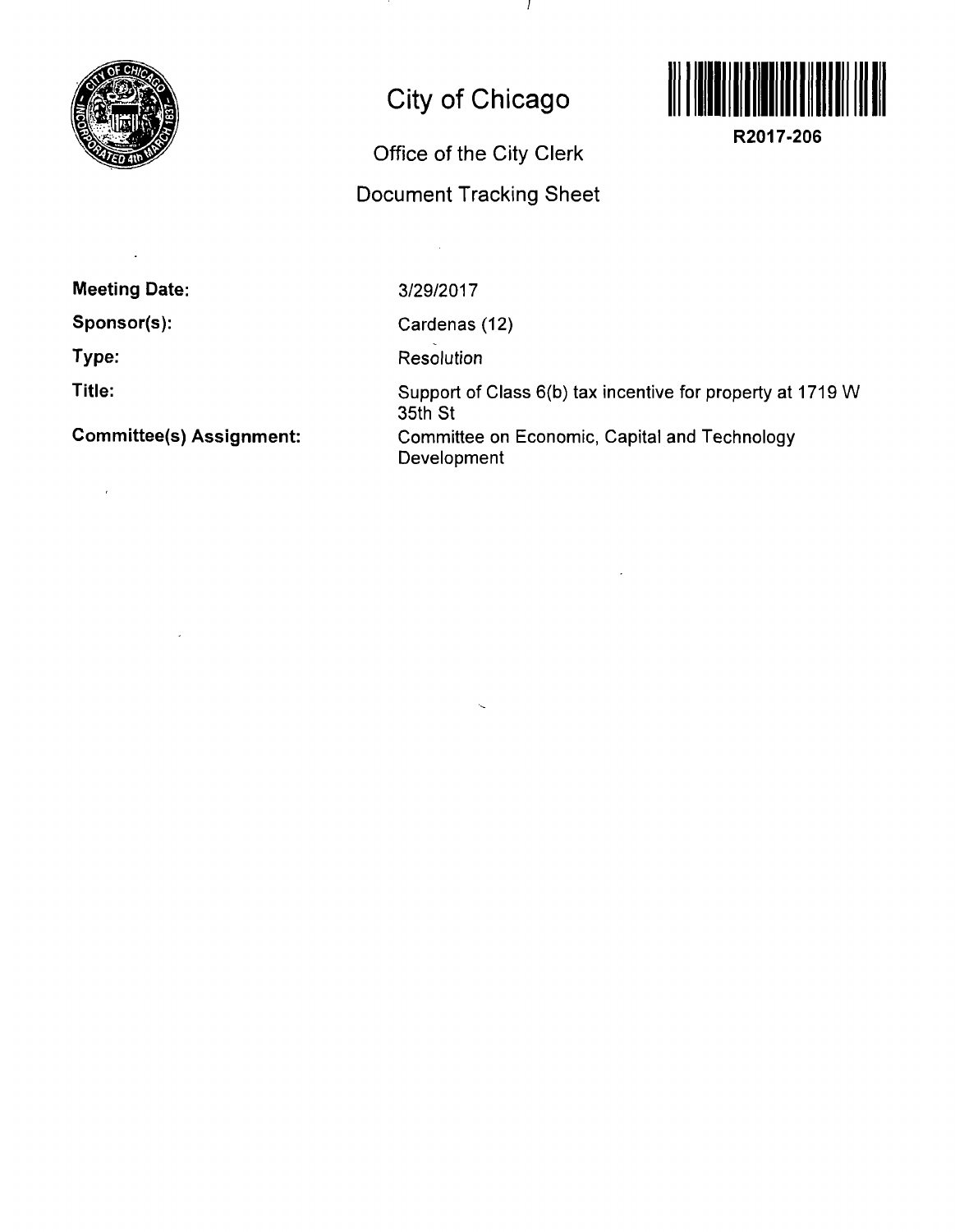# **RESOLUTION CLASS 6(B) REAL ESTATE TAX INCENTIVE FOR THE BENEFIT OF BRIDGEWATER STUDIO, INC., AN ILLINOIS CORPORATION, AND REAL ESTATE LOCATED GENERALLY AT 1719 WEST 35\*\*" STREET IN CHICAGO, ILLINOIS PURSUANT TO COOK COUNTY, ILLINOIS REAL PROPERTY ASSESSMENT CLASSIFICATION ORDINANCE**

WHEREAS, the Cook County Board of Commissioners has enacted the Cook County Real Property Assessment Classification Ordinance, as amended from time to time (the "Ordinance"), which provides for, among other things, real estate tax incentives to property owners who build, rehabilitate, enhance and occupy property which is located within Cook County and which is used primarily for industrial purposes; and

WHEREAS, the City of Chicago (the "City"), consistent with the Ordinance, wishes to induce industry to locate and expand in the City by supporting financial incentives in the form of property tax relief; and

WHEREAS, Bridgewater Studio, Inc., an Illinois corporation (the "Applicant"), intends to purchase certain real estate located generally at 1719 West 35<sup>th</sup> Street, Chicago, Illinois 60609 (sometimes known as 1713 West  $35<sup>th</sup>$  Street) as further described on Exhibit A hereto (the "Subject Property"); and

WHEREAS, the Applicant intends to occupy and substantially rehabilitate an approximately 1,300 square foot industrial facility located on the Subject Property that has been vacant over 24 months; and

WHEREAS, the Applicant has filed with the Office of the Assessor of Cook County (the "Assessor") an eligibility application for a Class 6(b) tax incentive under the Ordinance; and

WHEREAS, the Subject Property is located within the Archer/Western Redevelopment Project Area (created pursuant to the Illinois Tax Increment Allocation Redevelopment Act, 65 ILCS 5/11-74.4-1 et. seq., as amended, and pursuant to an ordinance enacted by the City Council of the City), and the purposes of Redevelopment Project Areas are also to provide certain incentives in order to stimulate economic activity and to revitalize depressed areas; and

WHEREAS, it is the responsibility of the Assessor to determine that an application for a Class  $6(b)$  classification or renewal of a Class  $6(b)$  classification is eligible pursuant to the Ordinance; and

WHEREAS, the Ordinance requires that, in connection with the filing of a Class 6(b) eligibility application with the Assessor, the applicant must obtain from the municipality in which such real estate that is proposed for Class 6(b) designation is located a resolution expressly stating that the municipality has determined that the incentive provided by Class 6(b) is necessary for development to occur on such real estate and that the municipality supports and consents to the Class 6(b) classification by the Assessor; and

 $\ddagger$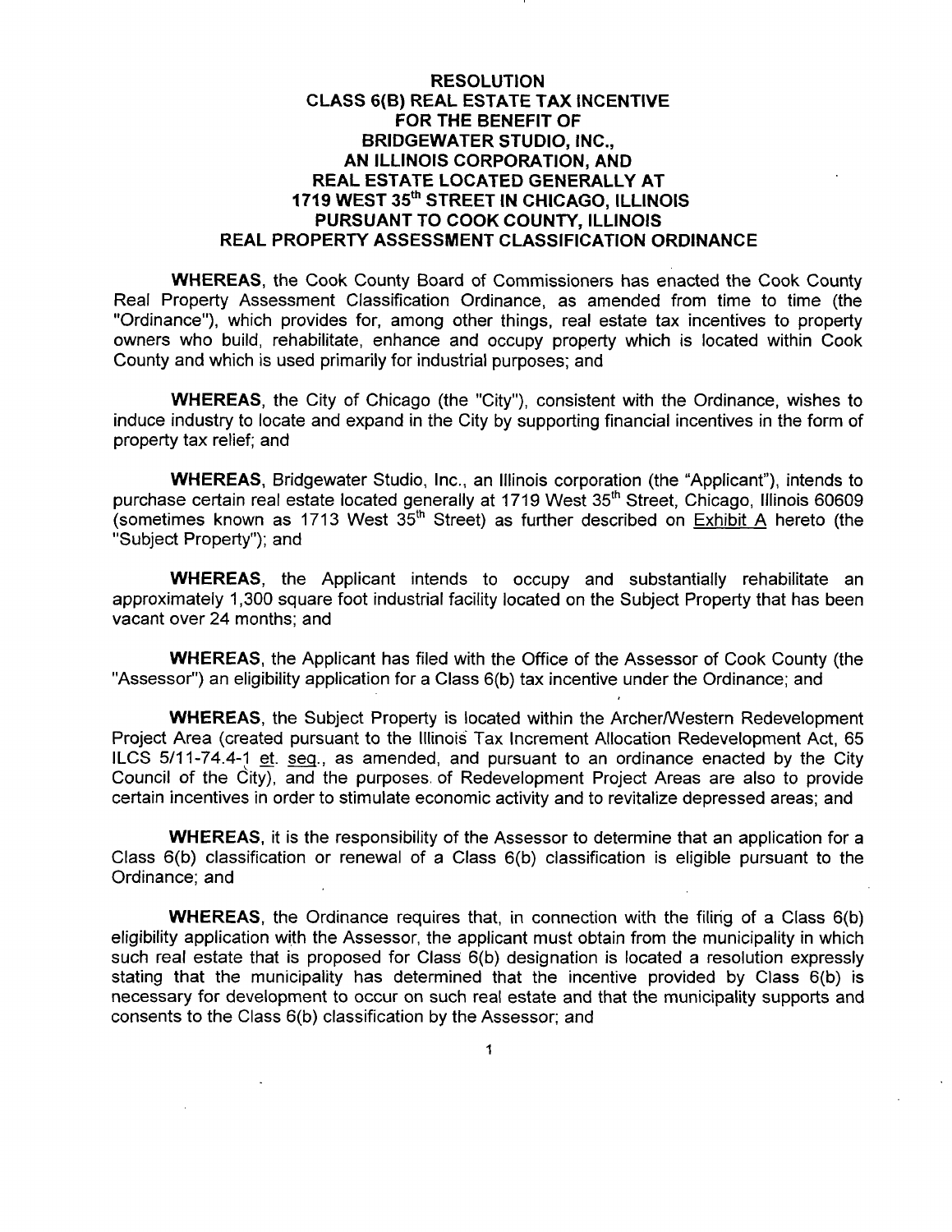WHEREAS, the intended use of the Subject Property will provide significant present and future employment; and

WHEREAS, notwithstanding the Class 6(b) status of the Subject Property, the redevelopment and utilization thereof will generate significant new revenues to the City in the form of additional real estate taxes and other tax revenues; now, therefore,

#### **BE IT RESOLVED BY THE CITY COUNCIL OF THE CITY OF CHICAGO:**

SECTION 1: That the City determines that the incentive provided by Class 6(b) is necessary for the development to occur on the Subject Property.

**SECTION 2:** That the City supports and consents to the Class 6(b) classification by the Assessor with respect to the Subject Property.

SECTION 3: That the Clerk of the City of Chicago is authorized to and shall send a certified copy of this resolution to the Office of the Cook County Assessor and a certified copy of this resolution may be included with the Class 6(b) eligibility application filed with the Assessor by the Applicant, as applicant, in accordance with the Ordinance.

SECTION 4: That this resolution shall be effective immediately upon its passage and approval.

**'(Mg\_** 

Honorable George A. Cardenas Alderman, 12<sup>th</sup> Ward

 $\pmb{\circ}$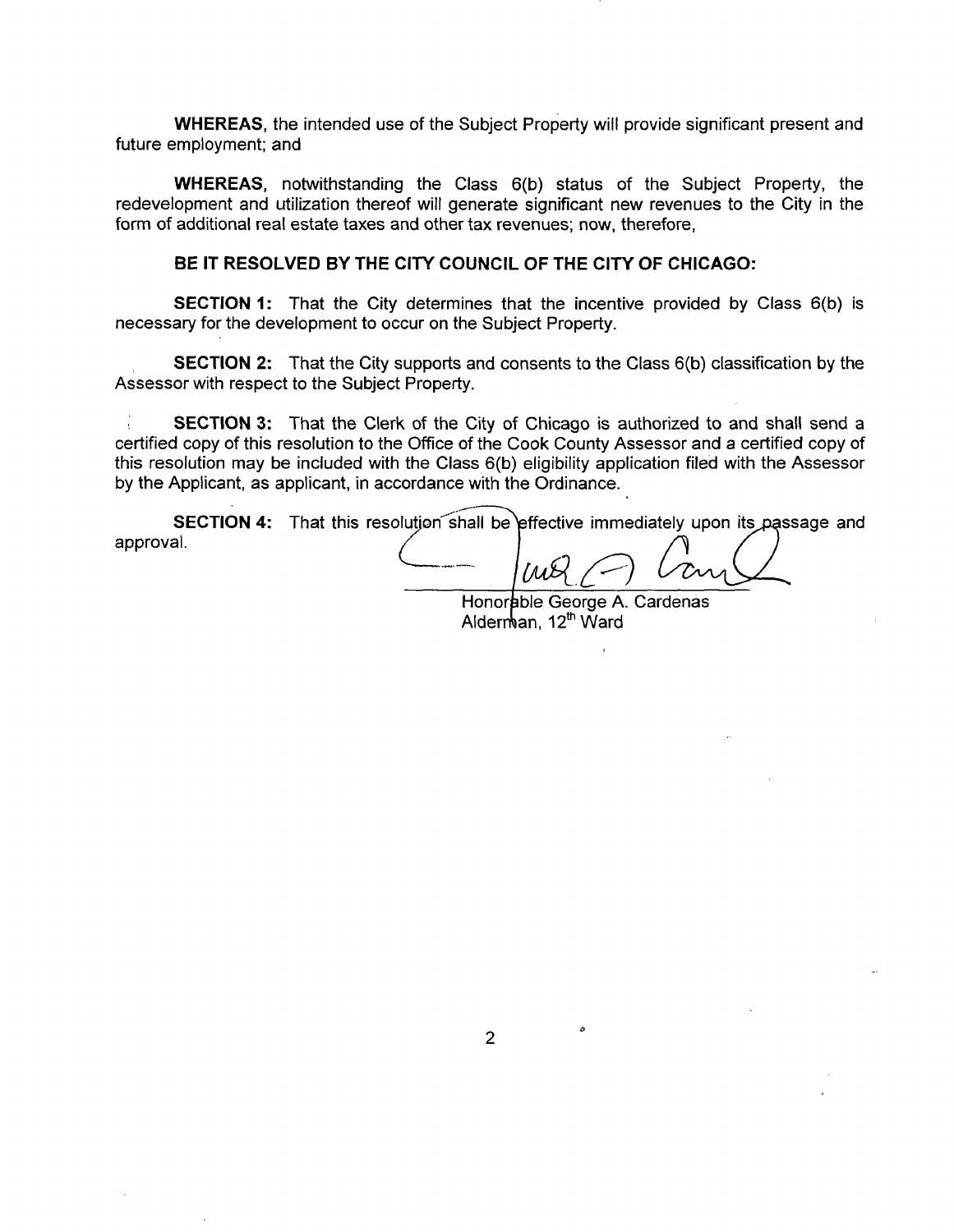# **EXHIBIT A**

# **Legal Description of Subject Property:**

LOTS 6,7,8, AND 9 IN BLOCK 1 IN BLOOM'S SUBDIVISION OF THE NORTH 1/2 OF BLOCK 22 (EXCEPT THE SOUTH 16 % FEET THEREOF); IN CANAL TRUSTEES' SUBDVISION OF THE EAST 1/2 OF THE SECTION 31, TOWNSHIP 39 NORTH, RANGE 14, EAST OF THE THIRD PRINCIPAL MERIDIAN, IN COOK COUNTY, ILLINOIS.

COMMONLY KNOWN AS 1719 W. 35TH STREET, CHICAGO, IL 60609

Permanent Index Number: 17-31-405-003-0000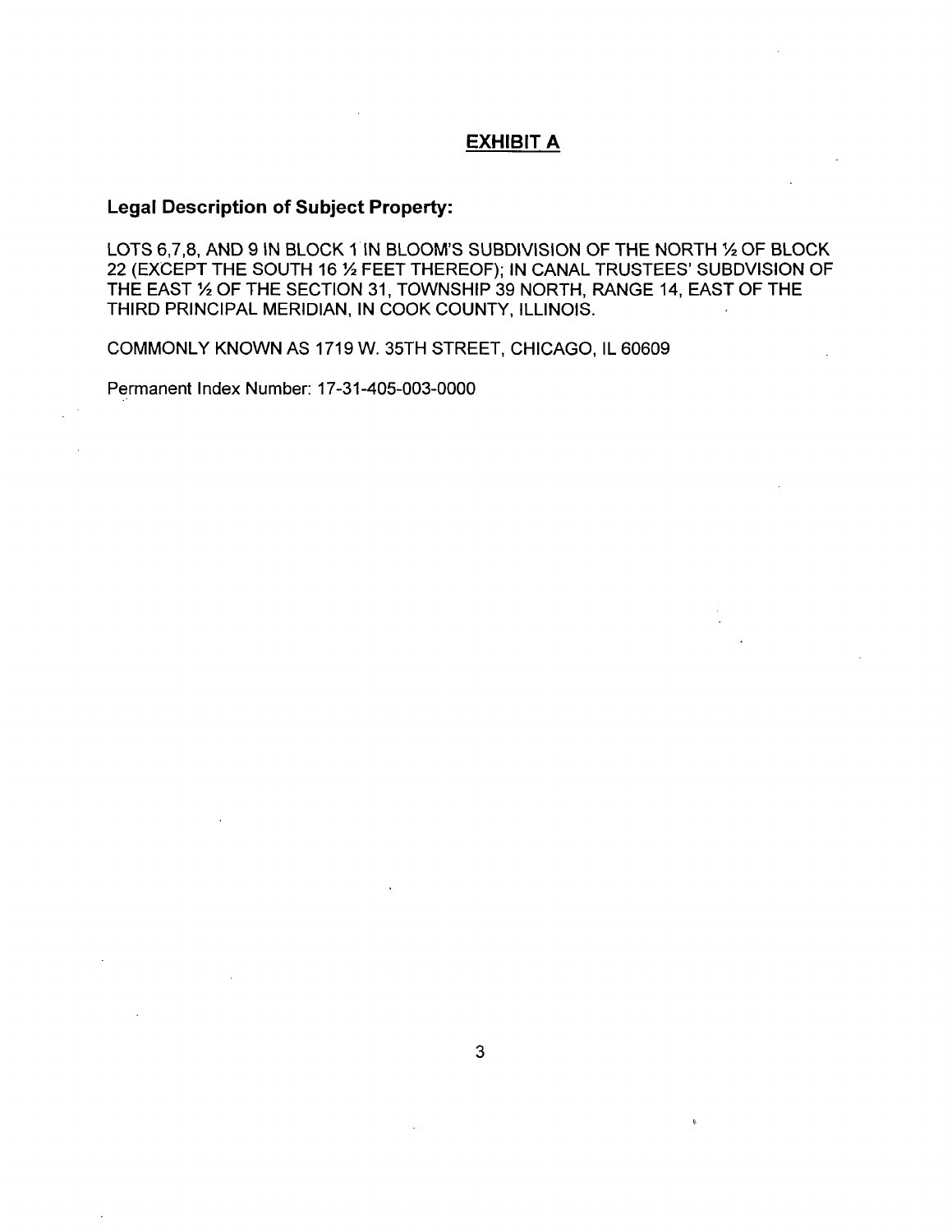# **CITY OF CHICAGO ECONOMIC DISCLOSURE STATEMENT AND AFFIDAVIT**

#### **SECTION I - GENERAL INFORMATION**

A. Legal name ofthe Disclosing Party submitting this EDS. Include d/b/a/ if applicable:

Bridgewater Studio Inc.

#### Check ONE of the following three boxes:

Indicate whether the Disclosing Party submitting this EDS is:

- 1. N the Applicant
	- **OR**
- 2. [ ] a legal entity holding a direct or indirect interest in the Applicant. State the legal name of the Applicant in which the Disclosing Party holds an interest: OR
- 3. [ } a legal entity with a riglit of control (see Section II.B.L) State the legal name of the entity in which the Disclosing Party holds a right of control:

| B. Business address of the Disclosing Party: | $125$ S. RACINE AVE      |
|----------------------------------------------|--------------------------|
|                                              | <b>CHICAGO, IL 60607</b> |
|                                              |                          |

|  | C. Telephone: 312/702-1335 |  | $\text{Fax:} \quad 312/702 - 1335$ |  | Email: ERIC@BRIDGEWATERSTUDIO.NET |
|--|----------------------------|--|------------------------------------|--|-----------------------------------|
|--|----------------------------|--|------------------------------------|--|-----------------------------------|

D. Name of contact person: ERiC CUP

E. Federal Employer Identification No. (if you have one):

F. Brief description of contract, transaction or other undertaking (referred to below as the "Matter") to which this EDS pertains. (Include project number and location of property, if applicable):

6(b) TAX INCENTIVE for 1719 W. 35th St. (17-31-405-003-0000).

G. Which City agency or department is requesting this EDS? Dept. of Planning and Development  $\chi$ 

Jf the Matter is a contract being handled by the City's Department of Procurement Services, please complete the following:

Specification  $\#$  and Contract  $\#$  and Contract  $\#$ 

Ver. 01-01-12 Page 1 of 13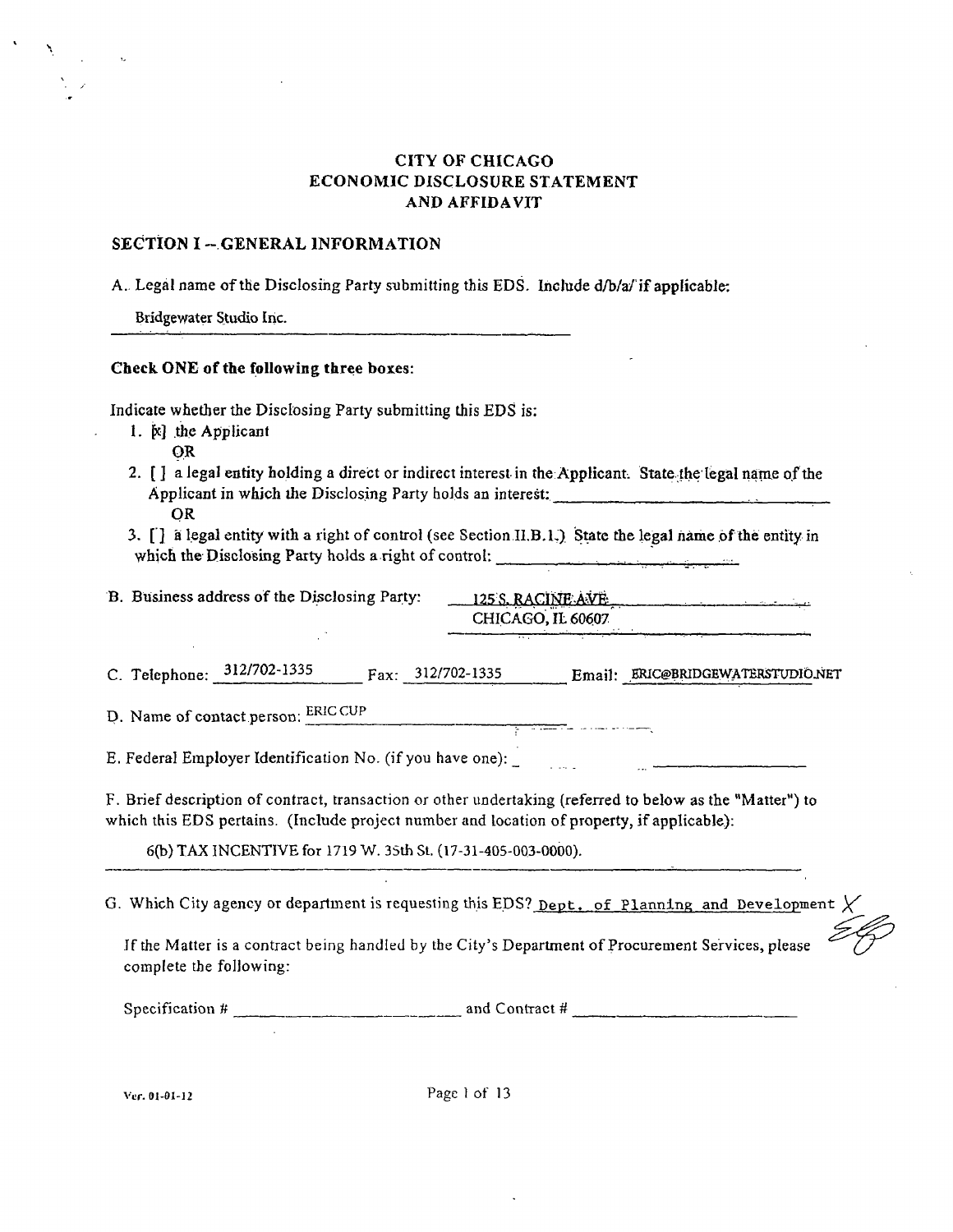# **SECTION II -- DISCLOSURE OF OWNERSHIP INTERESTS**

# A. NATURE OF THE DISCLOSING PARTY

| 1. Indicate the nature of the Disclosing Party: |                                                          |
|-------------------------------------------------|----------------------------------------------------------|
| Person<br>$\mathbf{1}$                          | [] Limited liability company                             |
| [] Publicly registered business corporation     | [] Limited liability partnership                         |
| [x] Privately held business corporation         | [] Joint venture                                         |
| [] Sole proprietorship                          | [] Not-for-profit corporation                            |
| [] General partnership                          | (Is the not-for-profit corporation also a $501(c)(3)$ )? |
| [] Limited partnership                          | $\lceil \cdot \rceil$ Yes<br>$1$ No                      |
| $\lceil \cdot \rceil$ Trust                     | [] Other (please specify)                                |
|                                                 |                                                          |

2. For legal entities, the state (or foreign country) of incorporation or organization, if applicable:

ILLINOIS

3. For legal entities not organized in the State of Illinois: Has the organization registered to do business in the State of Illinois as a foreign entity?

 $[ ]$  Yes  $[ ]$  No  $[x]$  N/A

B. IF THE DISCLOSING PARTY IS A LEGAL ENTITY:

1. List below the full names and titles of all executive officers and all directors of the entity. NOTE: For not-for-profit corporations, also list below all members, if any, which are legal entities. If there are no such members, write "no members." For trusts, estates or other similar entities, list below the legal titleholder(s).

If the entity is a general partnership, limited partnership, limited liability company, limited liability partnership or joint venture, list below the name and title of each general partner, managing member, manager or any other person or entity that controls the day-to-day management of the Disclosing Party. NOTE: Each legal entity listed below must submit an EDS on its own behalf.

| Name<br><b>ERIC CUP</b>  | Title<br><b>PRESIDENT</b> |  |
|--------------------------|---------------------------|--|
| PATRICK JUSTICE          | TREASURER                 |  |
| <b>CHRISTOPHER CLEEK</b> | <b>SECRETARY</b>          |  |
|                          |                           |  |

2. Please provide the following information concerning each person or entity having a direct or indirect beneficial interest (including ownership) in excess of 7.5% of the Disclosing Parly. Examples of such an interest include shares in a corporation, partnership interest in a partnership or joint venture,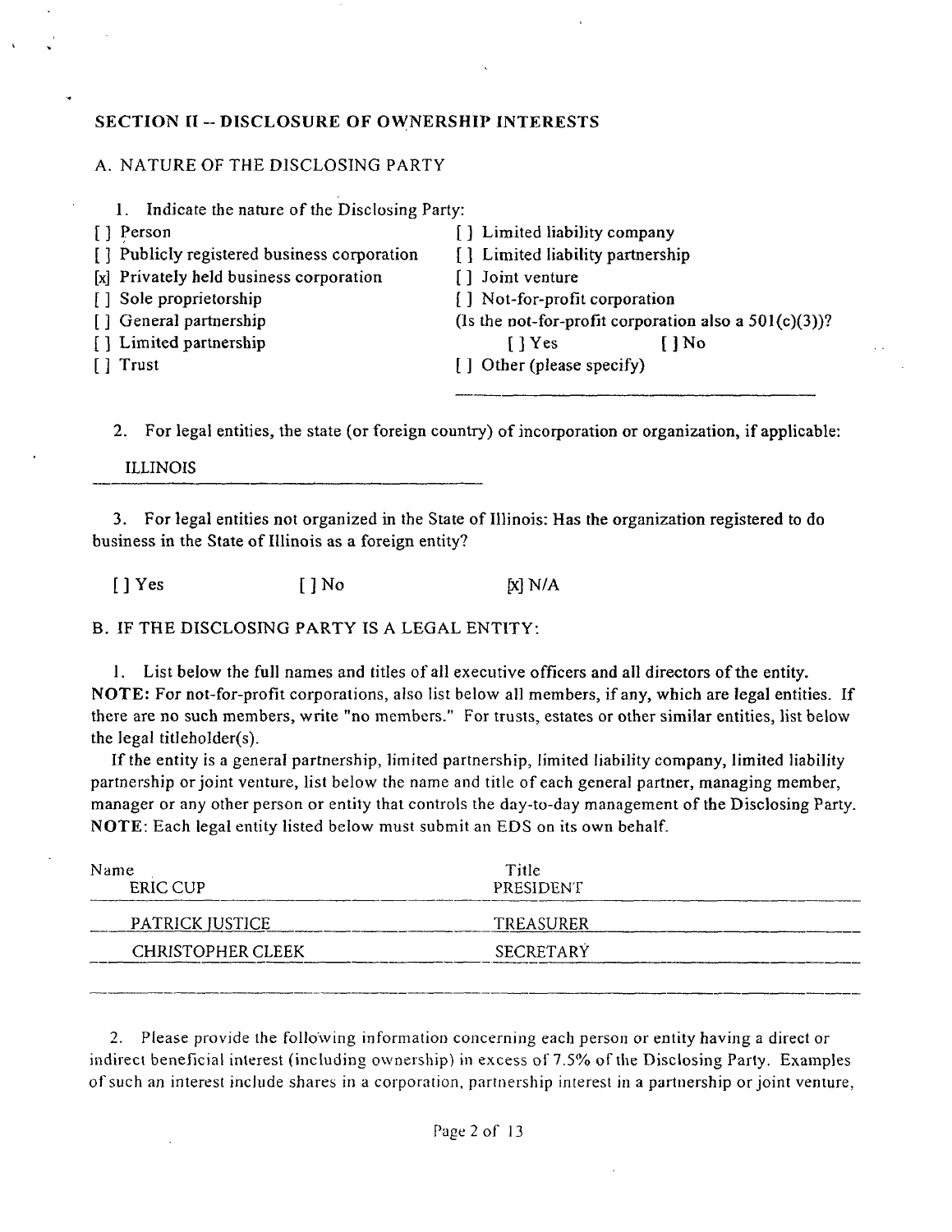interest of a member or manager in a limited liability company, or interest of a beneficiary of a trust, estate or other similar entity. If none, state "None." NOTE: Pursuant to Section 2-154-030 of the Municipal Code of Chicago ("Municipal Code"), the City may require any such additional information from any applicant which is reasonably intended to achieve full disclosure.

| Name                     | <b>Business Address</b>                         | Percentage Interest in the |
|--------------------------|-------------------------------------------------|----------------------------|
|                          |                                                 | Disclosing Party           |
| ERIC CUP                 | 125 S RACINE AVE, CHICAGO 60607                 | 60%                        |
|                          | PATRICK JUSTICE 125 S RACINE AVE, CHICAGO 60607 | 20%                        |
| <b>CHRISTOPHER CLEEK</b> | 125 S RACINE AVE CHICAGO 606007                 | 20%                        |
|                          |                                                 |                            |

# **SECTION III -- BUSINESS RELATIONSHIPS WITH CITY ELECTED OFFICIALS**

Has the Disclosing Party had a "business relationship," as defined in Chapter 2-156 of the Municipal Code, with any City elected official in the 12 months before the date this EDS is signed?

 $[$  ] Yes  $[$ *N* No

If yes, please identify below the name(s) of such City elected official(s) and describe such relationship(s):

## **SECTION IV ~ DISCLOSURE OF SUBCONTRACTORS AND OTHER RETAINED PARTIES**

The Disclosing Party must disclose the name and business address of each subcontractor, attorney, lobbyist, accountant, consultant and any other person or entity whom the Disclosing Party has retained or expects to retain in connection with the Matter, as well as the nature of the relationship, and the total amount of the fees paid or estimated to be paid. The Disclosing Party is not required to disclose employees who are paid solely through the Disclosing Party's regular payroll.

"Lobbyist" means any person or entity who undertakes to influence any legislative or administrative action on behalf of any person or entity other than:  $(1)$  a not-for-profit entity, on an unpaid basis, or  $(2)$ himself. "Lobbyist" also means any person or entity any part of whose duties as an employee of another includes undertaking to influence any legislative or administrative action.

If the Disclosing Party is uncertain whether a disclosure is required under this Section, the Disclosing Party must either ask the City whether disclosure is required or make the disclosure.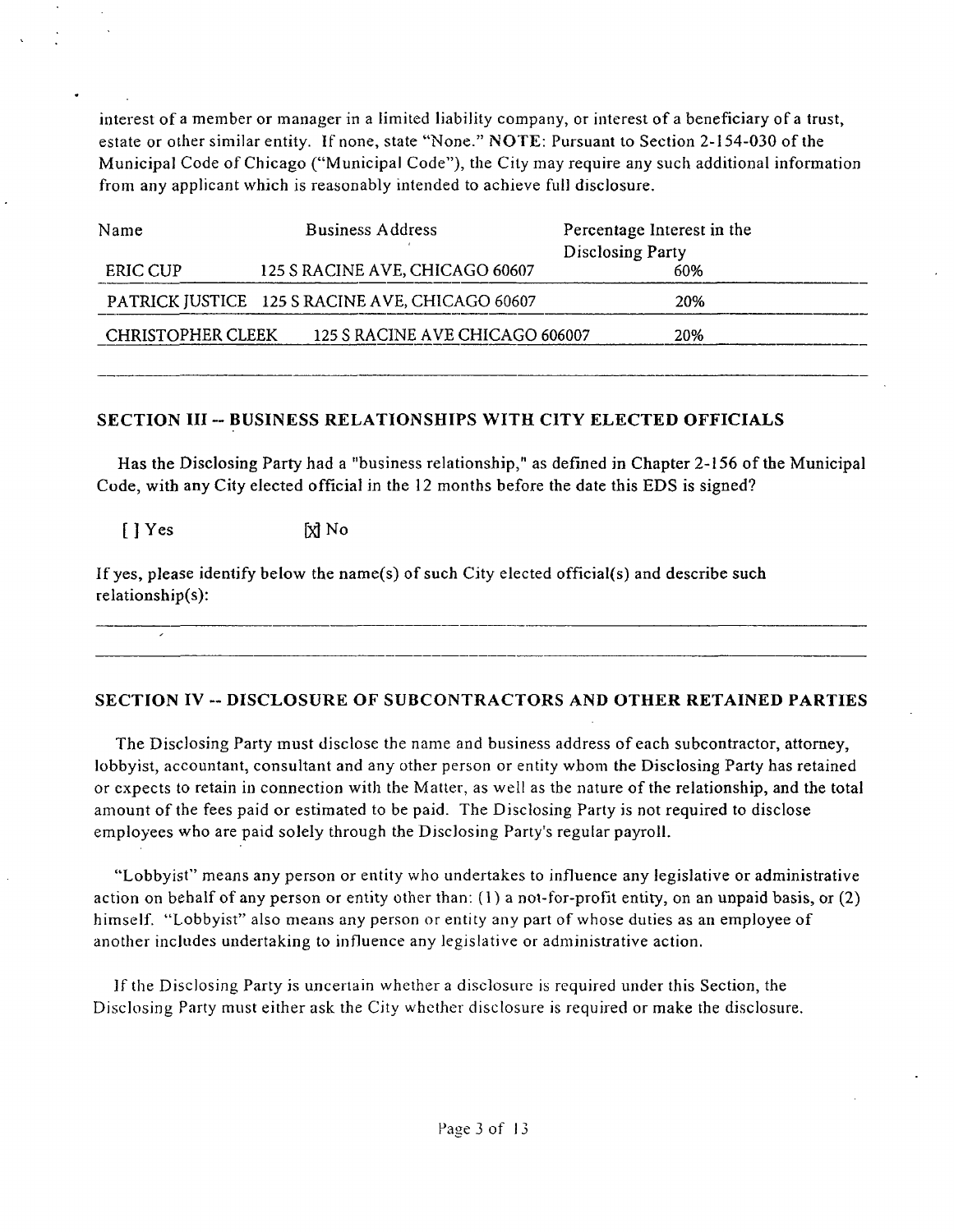Name (indicate whether Business Relationship to Disclosing Party Fees (indicate whether retained or anticipated Address (subcontractor, attorney, paid or estimated.) NOTE: to be retained) lobbyist, etc.) The extension of the extension of the extension of the extension of the extension of the extension of the extension of the extension of the extension of the extension of the extension of the

 $$15,000.00$  to be billed.

MYER BLANK 77 W Washington St. Chicago. IL 60602 Lobby is t  $\chi$  not an acceptable response.

(Add sheets if necessary)

**[ ] Check here if the Disclosing.Party has not retained, nor expects to retain, any such persons or entities.** 

#### **SECTION V - CERTIFICATIONS**

#### A. COURT-ORDERED CHILD SUPPORT COMPLIANCE

Under Municipal Code Section 2-92-415, substantial owners of btisiness entities that contract with the City must remain in compliance with their child support obligations throughout the contract's term.

Has any person who directly or indirectly owns 10% or more of the Disclosing Party been declared in arrearage on any child support obligations by any Illinois court of competent jurisdiction?

 $[$  ] Yes  $[$   $]$  No  $[$   $]$  No person directly or indirectly owns 10% or more of the Disclosing Party.

If "Yes," has the person entered into a court-approved agreement for payment of all support owed and is the person in compliance with that agreement?

[ ] Yes [ ] No

#### B. FURTHER CERTIFICATIONS

1. Pursuant to Municipal Code Chapter 1-23, Article 1 ("Article r')(which the Applicant should consult for defined terms (e.g., "doing business") and legal requirements), if the Disclosing Party submitting this EDS is the Applicant and is doing business with the City, then the Disclosing Party certifies as follows: (i) neither the Applicant nor any controlling person is currently indicted or charged with, or has admitted guilt of, or has ever been convicted of, or placed under supervision for, any criminal offense involving actual, attempted, or conspiracy to commit bribery, theft, fraud, forgery, perjury, dishonesty or deceit against an officer or employee of the City or any sister agency; and (ii) the Applicant understands and acknowledges that compliance with Article I is a continuing requirement for doing business with the City. NOTE: If Article I applies to the Applicant, the permanent compliance timeframe in Article I supersedes some five-year compliance timeframes in certifications 2 and 3 below.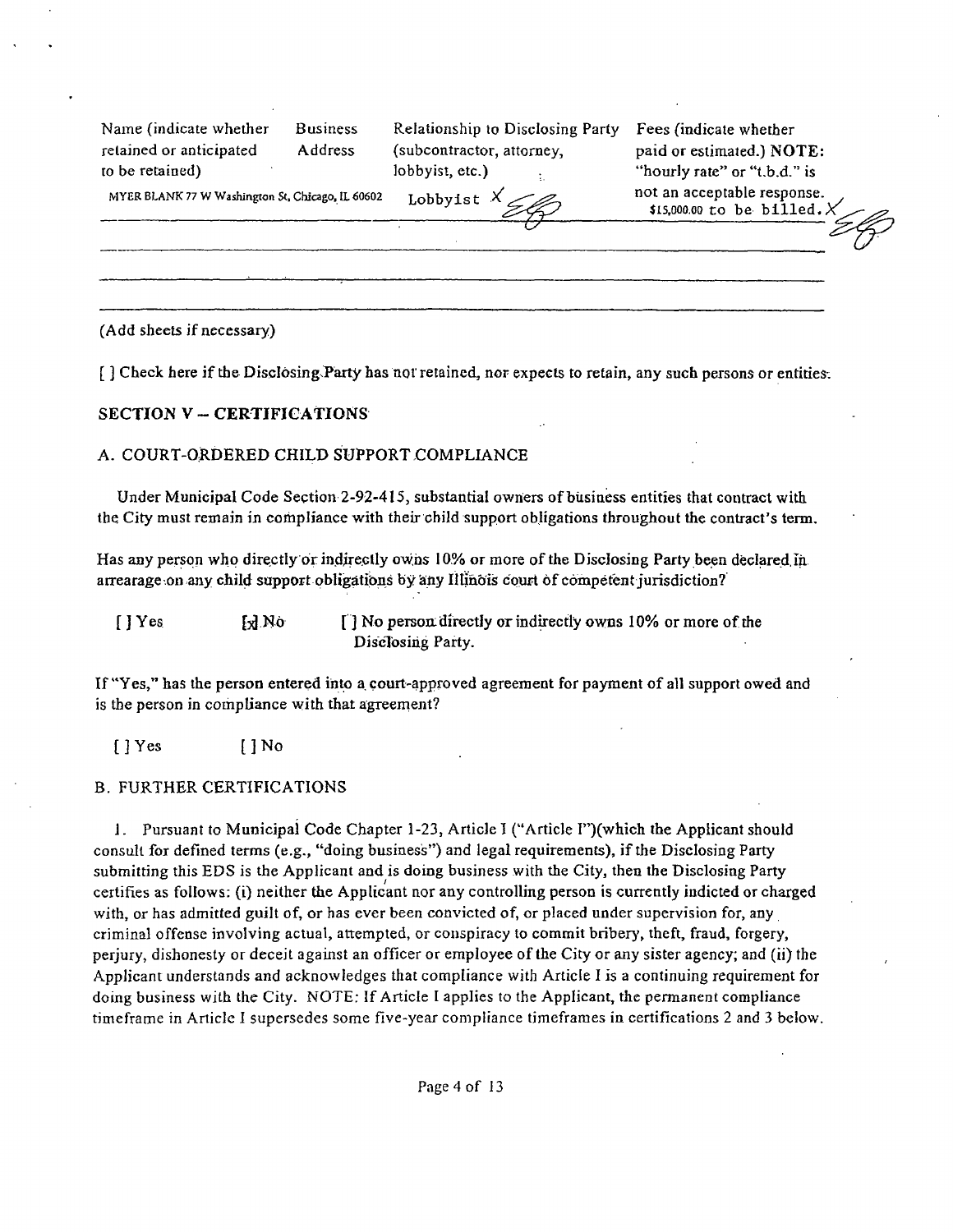2. The Disclosing Party and, if the Disclosing Party is a legal entity, all of those persons or entities identified in Section II.B.1. of this EDS:

- a. are not presently debarred, suspended, proposed for debarment, declared ineligible or voluntarily excluded from any transactions by any federal, state or local unit of government;
- b. have not, within a five-year period preceding the date of this EDS, been convicted of a criminal offense, adjudged guilty, or had a civil judgment rendered against them in connection with: obtaining, attempting to obtain, or performing a public (federal, state or local) transaction or contract under a public transaction; a violation of federal or state antitrust statutes; fraud; embezzlement; theft; forgery; bribery; falsification or destruction of records; making false statements; or receiving stolen property;
- c. are not presently indicted for, or criminally or civilly charged by, a governmental entity (federal, state or local) with committing any of the offenses set forth in clause B.2.b. ofthis Section V;
- d. have not, within a five-year period preceding the date of this EDS, had one or more public transactions (federal, state or local) terminated for cause or default; and
- e. have not, within a five-year period preceding the date of this EDS, been convicted, adjudged guilty, or found liable in a civil proceeding, or in any criminal or civil action, including actions conceming environmental violations, instituted bythe City or by the federal government, any state, or any other unit of local government.
- 3. The certifications in subparts 3, 4 and 5 concem:
- the Disclosing Party;

• any "Contractor" (meaning any contractor or subcontractor used by the Disclosing Party in connection with the Matter, including but not limited to ail persons or legal entities disclosed under Section IV, "Disclosure of Subcontractors and Other Retained Parties");

• any "Affiliated Entity" (meaning a person or entity that, directly or indirectly: controls the Disclosing Party, is controlled by the Disclosing Party, or is, with the Disclosing Party, under common control of another person or entity. Indicia of control include, without limitation: interlocking management or ownership; identity of interests among family members, shared facilities and equipment; common use of employees; or organization of a business entity following the ineligibility of a business entity to do business with federal or state or local government, including the City, using substantially the same management, ownership, or principals as the ineligible entity); with respect to Contractors, the term Affiliated Entity means a person or entity that directly or indirectly controls the Contractor, is controlled by it, or, with the Contractor, is under common control of another person or entity;

• any responsible official of the Disclosing Party, any Contractor or any Affiliated Entity or any other official, agent or employee of the Disclosing Party, any Contractor or any Affiliated Entity, acting pursuant to the direction or authorization of a responsible official ofthe Disclosing Party, any Contractor or any Affiliated Entity (collectively "Agents").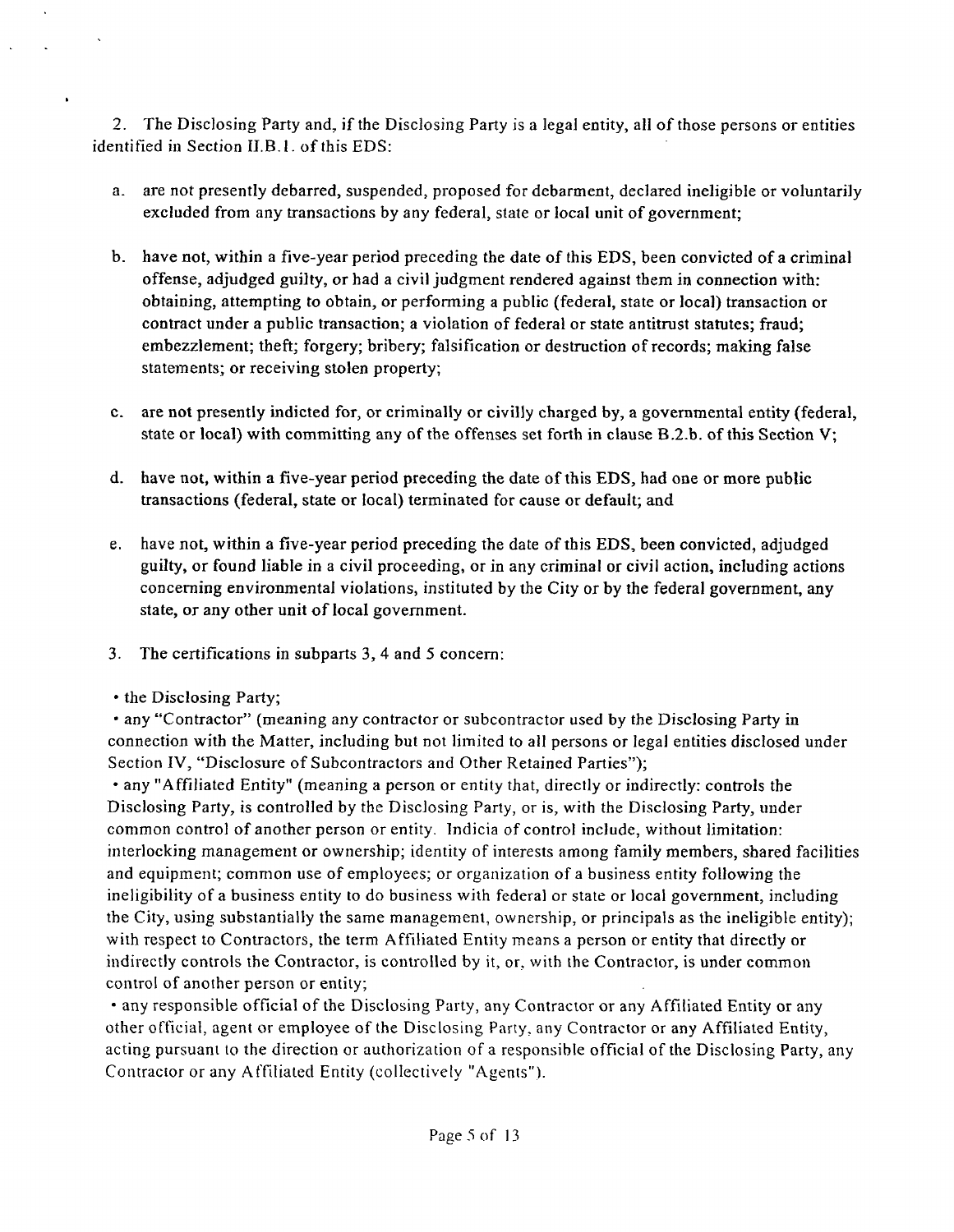Neither the Disclosing Party, nor any Contractor, nor any Affiliated Entity of either the Disclosing Party or any Contractor nor any Agents have, during the five years before the date this EDS is signed, or, with respect to a Contractor, an Affiliated Entity, or an Affiliated Entity of a Contractor during the five years before the date of such Contractor's or Affiliated Entity's contract or engagement in connection with the Matter:

- a. bribed or attempted to bribe, or been convicted or adjudged guilty of bribery or attempting to bribe, a public officer or employee of the City, the State of Illinois, or any agency of the federal government or of any state or local government in the United States of America, in that officer's or employee's official capacity;
- b. agreed or colluded with other bidders or prospective bidders, or been a party to any such agreement, or been convicted or adjudged guilty of agreement or collusion among bidders or prospective bidders, in restraint of freedom of competition by agreement to bid a fixed price or otherwise; or
- c. made an admission of such conduct described in a. or b. above that is a niatter of record, but have not been prosecuted for such conduct; or
- d. violated the provisions of Municipal Code Section 2-92-610 (Living Wage Ordinance).

4. Neither the Disclosing Party, Affiliated Entity or Contractor, or any of their employees, officials, agents or partners, is barred from contracting with any unit of state or local govemment as a result of engaging in or being convicted of (I) bid-rigging in violation of 720 ILCS 5/33E-3; (2) bid-rotating in violation of 720 ILCS 5/33E-4; or (3) any similar offense of any state or of the United States of America that contains the same elements as the offense of bid-rigging or bid-rotating.

5. Neither the Disclosing Party nor any Afflliated Entity is listed on any of the following lists maintained by the. Office of Foreign Assets Control of the U.S. Department of the Treasury or the Bureau of Industry and Security of the U.S. Department of Commerce or their successors: the Specially Designated Nationals List, the Denied Persons List, the Unverified List, the Entity List and the Debarred List.

6. The Disclosing Party understands and shall comply with the applicable requirements of Chapters 2-55 (Legislative Inspector General), 2-56 (Inspector General) and 2-156 (Governmental Ethics) of the Municipal Code.

7. If the Disclosing Party is unable to certify to any ofthe above statements in this Part B (Further Certifications), the Disclosing Party must explain below:

Page 6 of 13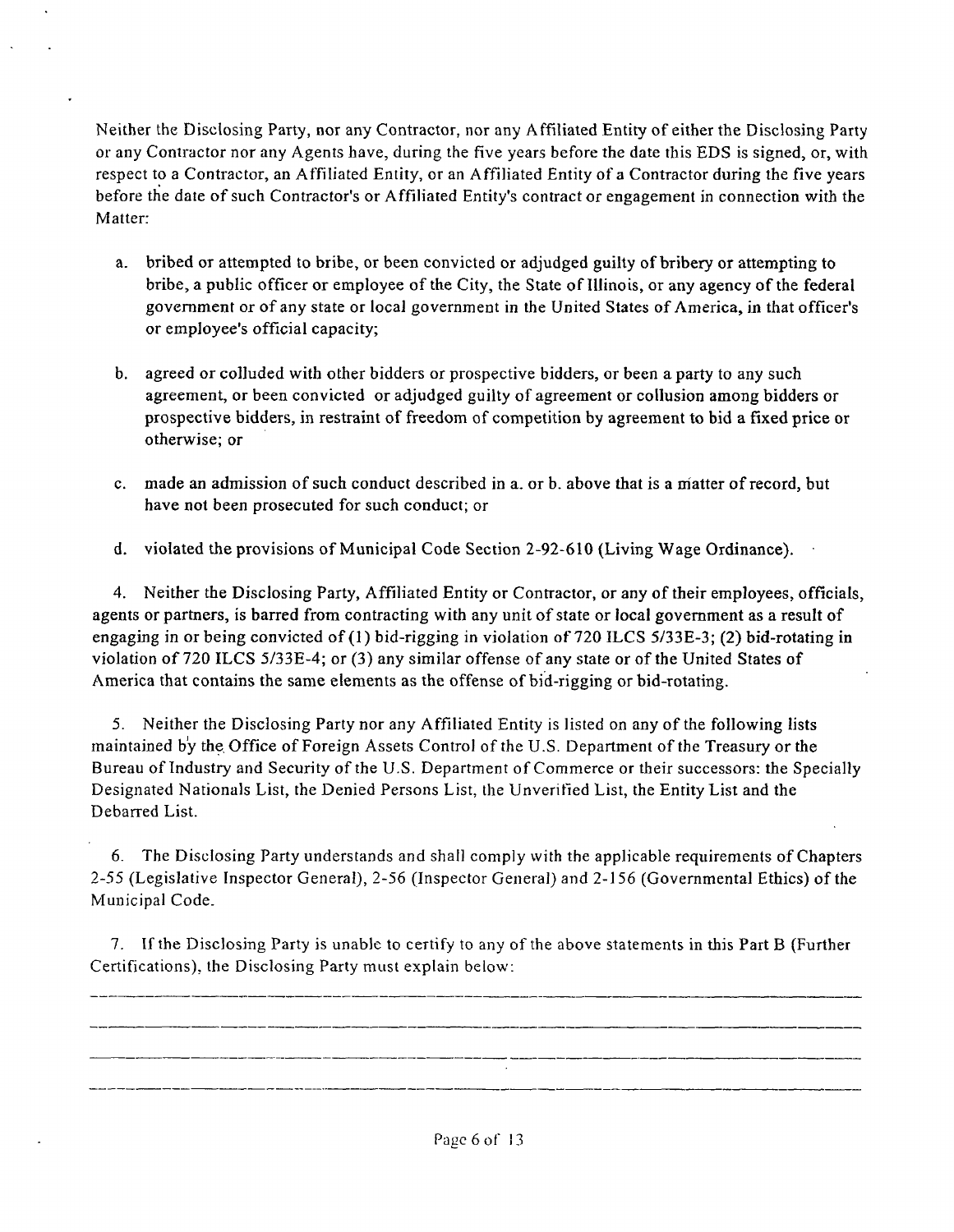If the letters "NA," the word "None," or no response appears on the lines above, it will be conclusively presumed that the Disclosing Party certified to the above statements.

8. To the best of the Disclosing Party's knowledge after reasonable inquiry, the following is a complete list of all current employees of the Disclosing Party who were, at any time during the 12 month period preceding the execution date of this EDS, an employee, or elected or appointed official, of the City of Chicago (if none, indicate with "N/A" or "none").

| <b>NONE</b> |    |
|-------------|----|
|             |    |
|             | __ |
|             |    |

9. To the best of the Disclosing Party's knowledge after reasonable inquiry, the following is a complete list of all gifts that the Disclosing Party has given or caused to be given, at any time during the 12-month period preceding the execution date of this EDS, to an employee, or elected or appointed official, of the City of Chicago. For purposes of this statement, a "gift" does not include: (i) anything made generally available to City employees or to the general public, or (ii) food or drink provided in the course of official City business and having a retail value of less than \$20 per recipient (if none, indicate with "N/A" or "none"). As to any gift listed below, please also list the name of the City recipient.

| _________                    | ________ |
|------------------------------|----------|
| <b>NONE</b><br>_____<br>____ |          |
|                              |          |

# C. CERTIFICATION OF STATUS AS FINANCIAL INSTITUTION

1. The Disclosing Party certifies that the Disclosing Party (check one)

 $[ ]$  is  $[ \times ]$  is not

a "financial institution" as defined in Section  $2-32-455(b)$  of the Municipal Code.

2. If the Disclosing Party IS a financial institution,-then the Disclosing Party pledges:

"We are not and will not become a predatory lender as defined in Chapter 2-32 of the Municipal Code. We further pledge that none of our affiliates is, and none of them will become, a predatory lender as defined in Chapter 2-32 of the Municipal Code. We understand that becoming a predatory lender or becoming an affiliate of a predatory lender may result in the loss of the privilege of doing business with the City."

If the Disclosing Party is unable to make this pledge because it or any of its affiliates (as defined in Section  $2-32-455(b)$  of the Municipal Code) is a predatory lender within the meaning of Chapter 2-32 ofthe Municipal Code, explain here (attach additional pages if necessary):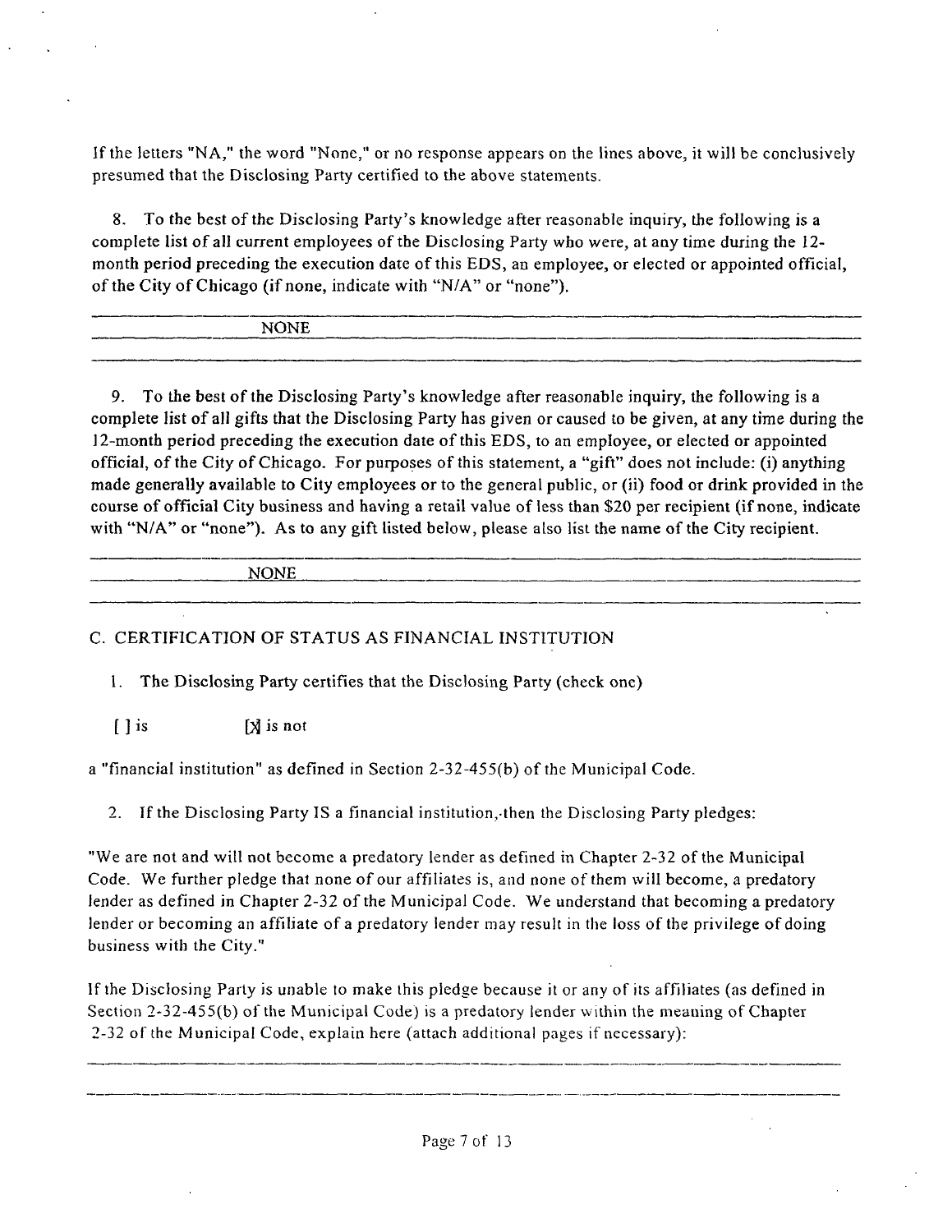If the letters "NA," the word "None," or no response appears on the lines above, it will be conclusively presumed that the Disclosing Party certified to the above statements.

# D. CERTIFICATION REGARDING INTEREST IN CITY BUSINESS

Any words or terms that are defined in Chapter 2-156 of the Municipal Code have the same meanings when used in this Part D.

1. In accordance with Section 2-156-110 of the Municipal Code: Does any official or employee of the City have a financial interest in his or her own name or in the name of any other person or entity in the Matter?

[ ] Yes [X] No

NOTE: If you checked "Yes" to Item D.L, proceed to Items D.2. and D.3. If you checked "No" to Item D.1., proceed to Part E.

2. Unless sold pursuant to a process of competitive bidding, or otherwise permitted, no City elected official or employee shall have a financial interest in his or her own name or in the name of any other person or entity in the purchase of any property that (i) belongs to the City, or (ii) is sold for taxes or assessments, or (iii) is sold by virtue of legal process at the suit of the City (collectively, "City Property Sale"). Compensation for property taken pursuant to the City's eminent domain power does not constitute a financial interest within the meaning of this Part D.

Does the Matter involve a City Property Sale?

[ ] Yes M o

3. If you checked "Yes" to Item D.l., provide the names and business addresses of the City officials or employees having such interest and identify the nature of such interest:

| Name | <b>Business Address</b> | Nature of Interest |
|------|-------------------------|--------------------|
|      |                         |                    |
|      |                         |                    |

4. The Disclosing Party further certifies that no prohibited financial interest in the Matter will be acquired by any City official or employee.

# E. CERTIFICATION REGARDING SLAVERY ERA BUSINESS

Please check either 1. or 2. below. If the Disclosing Parly checks 2., the Disclosing Party must disclose below or in an attachment to this EDS all information required by paragraph 2. Failure to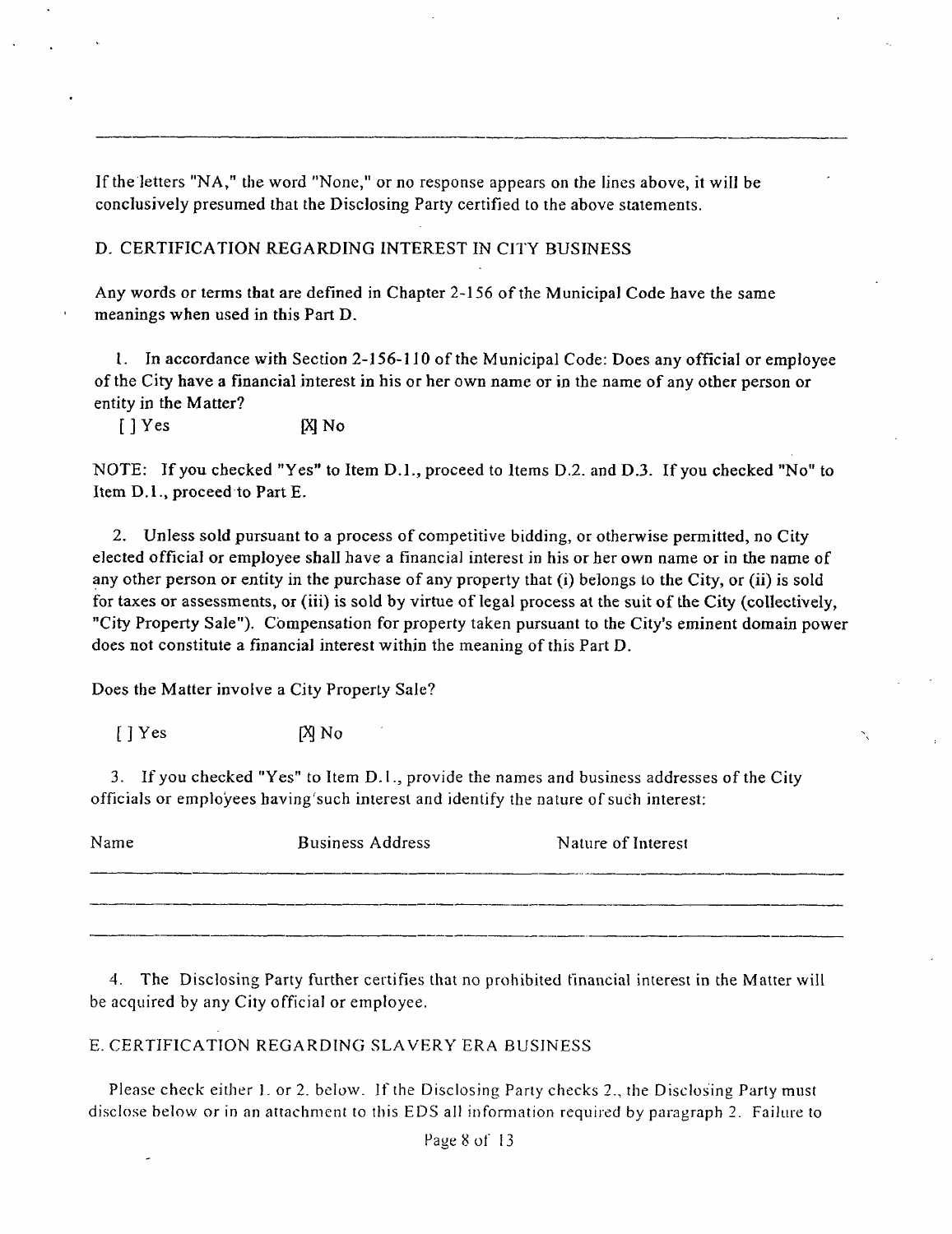comply with these disclosure requirements may make any contract entered into with the City in connection with the Matter voidable by the City.

 $X<sub>1</sub>$ . The Disclosing Party verifies that the Disclosing Party has searched any and all records of the Disclosing Party and any and all predecessor entities regarding records of investments or profits from slavery or slaveholder insurance policies during the slavery era (including insurance policies issued to slaveholders that provided coverage for damage to or injury or death of their slaves), and the Disclosing Party has found no such records.

2. The Disclosing Party verifies that, as a result of conducting the search in step I above, the Disclosing Party has found records of investments or profits from slavery or slaveholder insurance policies. The Disclosing Party verifies that the following constitutes full disclosure of all such records, including the names of any and all slaves or slaveholders described in those records:

#### **SECTION VI - CERTIFICATIONS FOR FEDERALL Y FUNDED MATTERS**

NOTE: If the Matter is federally funded, complete this Section VI. If the Matter is not federally funded, proceed to Section VII. For purposes of this Section VI, tax credits allocated by the City and proceeds of debt obligations of the City are not federal funding.

#### A. CERTIFICATION REGARDING LOBBYING

1. List below the names of all persons or entities registered under the federal Lobbying Disclosure Act of 1995 who have made lobbying contacts on behalf of the Disclosing Party with respect to the Matter: (Add sheets if necessary):

NONE

(If no explanation appears or begins on the lines above, or if the letters "NA" or if the word "None" appear, it will be conclusively presumed that the Disclosing Party means that NO persons or entities registered under the Lobbying Disclosure Act of 1995 have made lobbying contacts on behalf of the Disclosing Party with respect to the Matter.)

2. The Disclosing Party has not spent and will not expend any federally appropriated funds to pay any person or entity listed in Paragraph A.l . above for his or her lobbying activities or to pay any person or entity to infiuence or attempt to influence an officer or employee of any agency, as defined by applicable federal law, a member of Congress, an officer or employee of Congress, or an employee of a member of Congress, in connection with the award of any federally funded contract, making any federally funded grant or loan, entering into any cooperative agreement, or to extend, continue, renew, amend, or modify any federally funded contract, grant, loan, or cooperative agreement.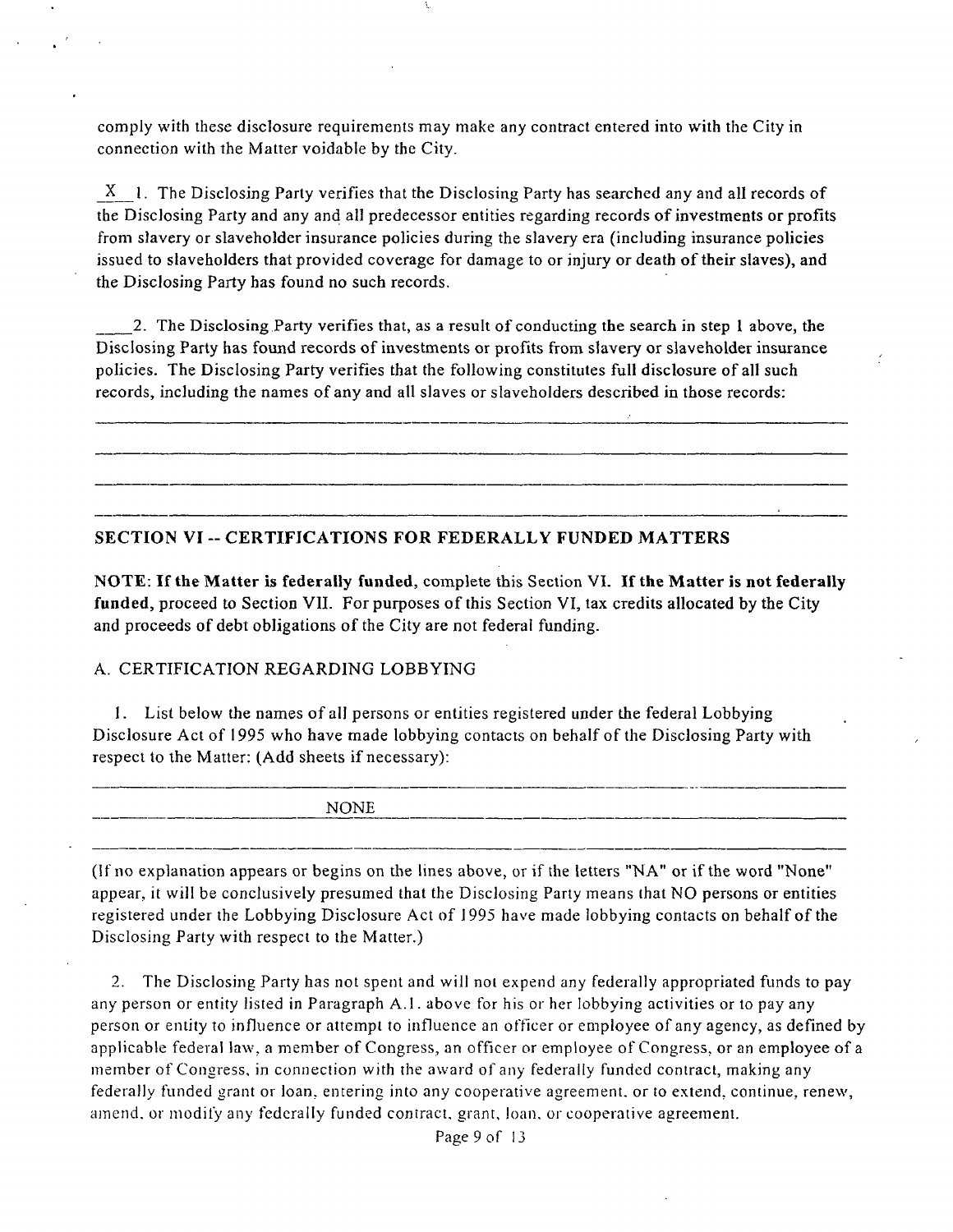3. The Disclosing Party will submit an updated certification at the end of each calendar quarter in which there occurs any event that materially affects the accuracy of the statements and information set forth in paragraphs A.l . and A.2. above.

4. The Disclosing Party certifies that either: (i) it is not an organization described in section 501(c)(4) of the Internal Revenue Code of 1986; or (ii) it is an organization described in section 501(c)(4) of the Intemal Revenue Code of 1986 but has not engaged and will not engage in "Lobbying Activities".

5. If the Disclosing Party is the Applicant, the Disclosing Party must obtain certifications equal in form and substance to paragraphs A.l . through A.4. above from all subcontractors before it awards any subcontract and the Disclosing Party must maintain all such subcontractors' certifications for the duration of the Matter and must make such certifications promptly available to the City upon request.

# B. CERTIFICATION REGARDING EQUAL EMPLOYMENT OPPORTUNITY

If the Matter is federally funded, federal regulations require the Applicant and all proposed subcontractors to submit the following information with their bids or in writing at the outset of negotiations.

Is the Disclosing Party the Applicant?

 $[N]$  Yes [ ] No

If "Yes," answer the three questions below:

1. Have you developed and do you have on file affirmative action programs pursuant to applicable federal regulations? (See 41 CFR Part 60-2.)

 $[$  ] Yes  $[$   $]$  Yes  $[$   $]$  No

2. Have you filed with the Joint Reporting Committee, the Director of the Office of Federal Contract Compliance Programs, or the Equal Employment Opportunity Commission all reports due under the applicable filing requirements?

 $[ ]$  Yes  $[ \times ]$  No

3. Have you participated in any previous contracts or subcontracts subject to the equal opportunity clause?

 $|\n\|$  Yes  $\left[\n\mathbf{x}\right]$  No

If you checked "No" to question 1. or 2. above, please provide an explanation:

WE HAVE LESS THAN 50 EMPLOYEES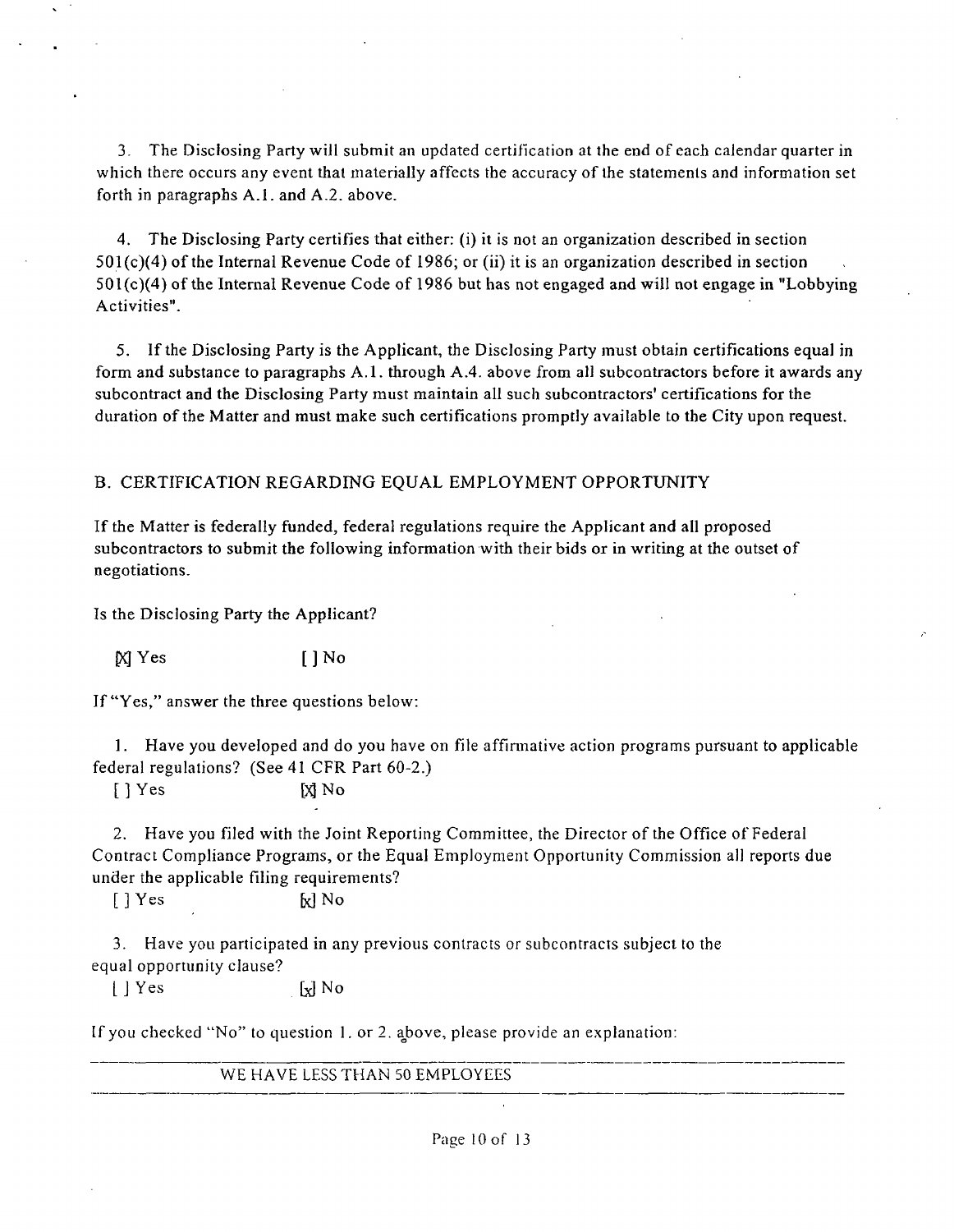# SECTION VII -- ACKNOWLEDGMENTS, CONTRACT INCORPORATION, COMPLIANCE, PENALTIES, DISCLOSURE

The Disclosing Party understands and agrees that:

A. The certifications, disclosures, and acknowledgments contained in this EDS will become part of any contract or other agreement between the Applicant and the City in connection with the Matter, whether procurement. City assistance, or other City action, and are material inducements to the City's execution of any contract or taking other action with respect to the Matter. The Disclosing Party understands that it must comply with all statutes, ordinances, and regulafions on which this EDS is based.

B. The City's Govemmental Ethics and Campaign Financing Ordinances, Chapters 2-156 and 2-164 of the Municipal Code, impose certain duties and obligations on persons or entities seeking City contracts, work, business, or transactions. The full text of these ordinances and a training program is available on line at www.cityofchicago.org/Ethics, and may also be obtained from the City's Board of Ethics, 740 N.

Sedgwick St., Suite 500, Chicago, IL 60610, (312) 744-9660. The Disclosing Party must comply fully with the applicable ordinances.

C. If the City determines that any information provided in this EDS is false, incomplete or inaccurate, any contract or other agreement in connection with which it is submitted may be rescinded or be void or voidable, and the City may pursue any remedies under the contract or agreement (if not rescinded or void), at law, or in equity, including terminating the Disclosing Party's participation in the Matter and/or declining to allow the Disclosing Party to parficipate in other transactions with the City. Remedies at law for a false statement of material fact may include incarceration and an award to the City of treble damages.

D. It is the City's policy to make this document available to the public on its Internet site and/or upon request. Some or all of the informafion provided on this EDS and any attachments to this EDS may be made available to the public on the Internet, in response to a Freedom of Information Act request, or otherwise. By completing and signing this EDS, the Disclosing Party waives and releases any possible rights or claims which it may have against the City in connection with the public release of information contained in this EDS and also authorizes the City to verify the accuracy of any information submitted in this EDS.

E. The information provided in this EDS must be kept current. In the event of changes, the Disclosing Party must supplement this EDS up to the time the City takes action on the Matter. If the Matter is a contract being handled by the City's Department of Procurement Services, the Disclosing Party must update this EDS as the contract requires. NOTE: With respect to Matters subject to Article I of Chapter 1-23 of the Municipal Code (imposing PERMANENT INELIGIBILITY for certain specified offenses), the information provided herein regarding eligibility must be kept current for a longer period, as required by Chapter 1-23 and Section 2-154-020 of the Municipal Code.

The Disclosing Party represents and warrants that: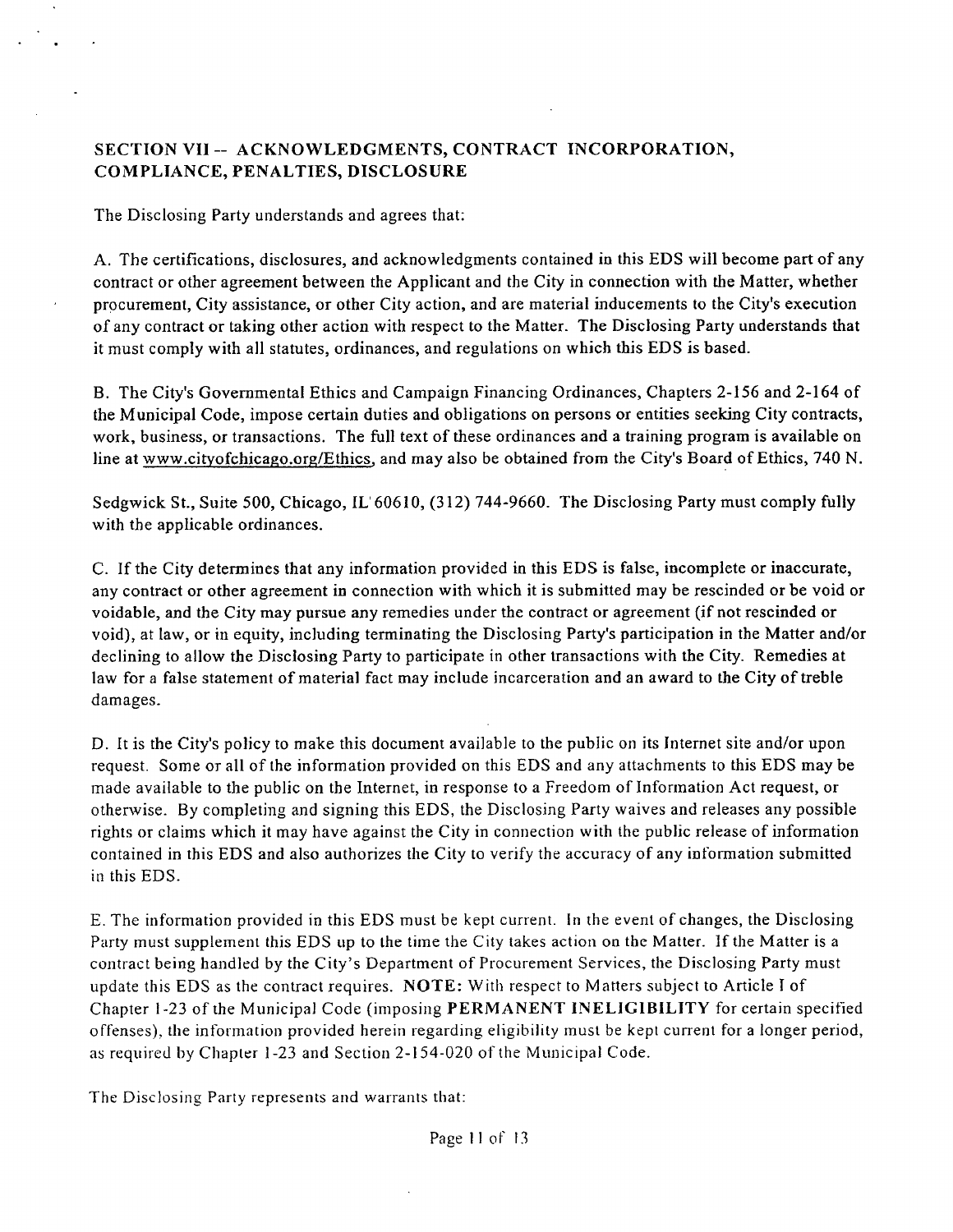F.1. The Disclosing Party is not delinquent in the payment of any tax administered by the Illinois Departmentof Revenue, nor are the Disclosing Party or ils Affiliated Entities delinquent in paying any fine, fee, tax or other charge owed to the City. This includes, but is not limited to, all wafer charges, sewer charges, license fees, parking tickets, property taxes or sales taxes.

F.2 If the Disclosing Party is the Applicant, the Disclosing Party and its Affiliated Entities will not use, nor permit their subcontractors to use, any facility listed by the U.S. E.P.A. on the federal Excluded Parties List System ("EPLS") maintained by the U. S. General Services Administration.

F.3 If the Disclosing Party is the Applicant, the Disclosing Party will obtain from any contractors/subcontractors hired or to be hired in connection with the Matter certifications' equal in form and substance to those in F.1. and F.2. above and will not, without the prior written consent of the City, use any such contractor/subcontractor that does not provide such certifications or that the Disclosing Party has reason to believe has not provided or cannot provide truthful certifications..

NOTE: If the Disclosing Party cannot certify as to any of the items in F.1., F.2. or F.3. above, an explanatory statement must be attached to this EDS.

#### CERTIFICATION

Under penalty of perjury, the person signing below:  $(1)$ -wairants, that he/she is authorized to execute this EDS and Appendix A. (if applicable) on behalf of the Disclosing Party, and (2) warrants that all certifications and statements-contained in this EDS and Appendix  $\hat{A}$  (if applicable) are true, accurate. and complete as of the date fumished to the City. المستنبر وعارضته والكارا الفتيا

and the state of

| Bridgewater Studio Inc.                                                                                                  |                                                                     |
|--------------------------------------------------------------------------------------------------------------------------|---------------------------------------------------------------------|
| (Print or type name of Disclosing Party)                                                                                 |                                                                     |
| By:<br>(Sign hei <del>e</del>                                                                                            |                                                                     |
| Eric Cup                                                                                                                 |                                                                     |
| (Print or type name of person signing)                                                                                   |                                                                     |
| President and Managing Partner<br>(Print or type title of person signing)                                                |                                                                     |
| Signed and sworn to before me on (date) $20^{\circ} - 35^{\circ} - 30^{\prime}$<br>County <sub>-</sub><br>(state).<br>at |                                                                     |
| t×                                                                                                                       | OFFICIAL SEAL<br><b>GABRIELLA A KARTEIR</b>                         |
| - Notary Public.                                                                                                         | NOTARY PUBLIC - STATE OF ILLINOIS<br>MY COMMISSION EXPIRES.08/17/20 |
| Commission expires:                                                                                                      |                                                                     |

Page 12 of 13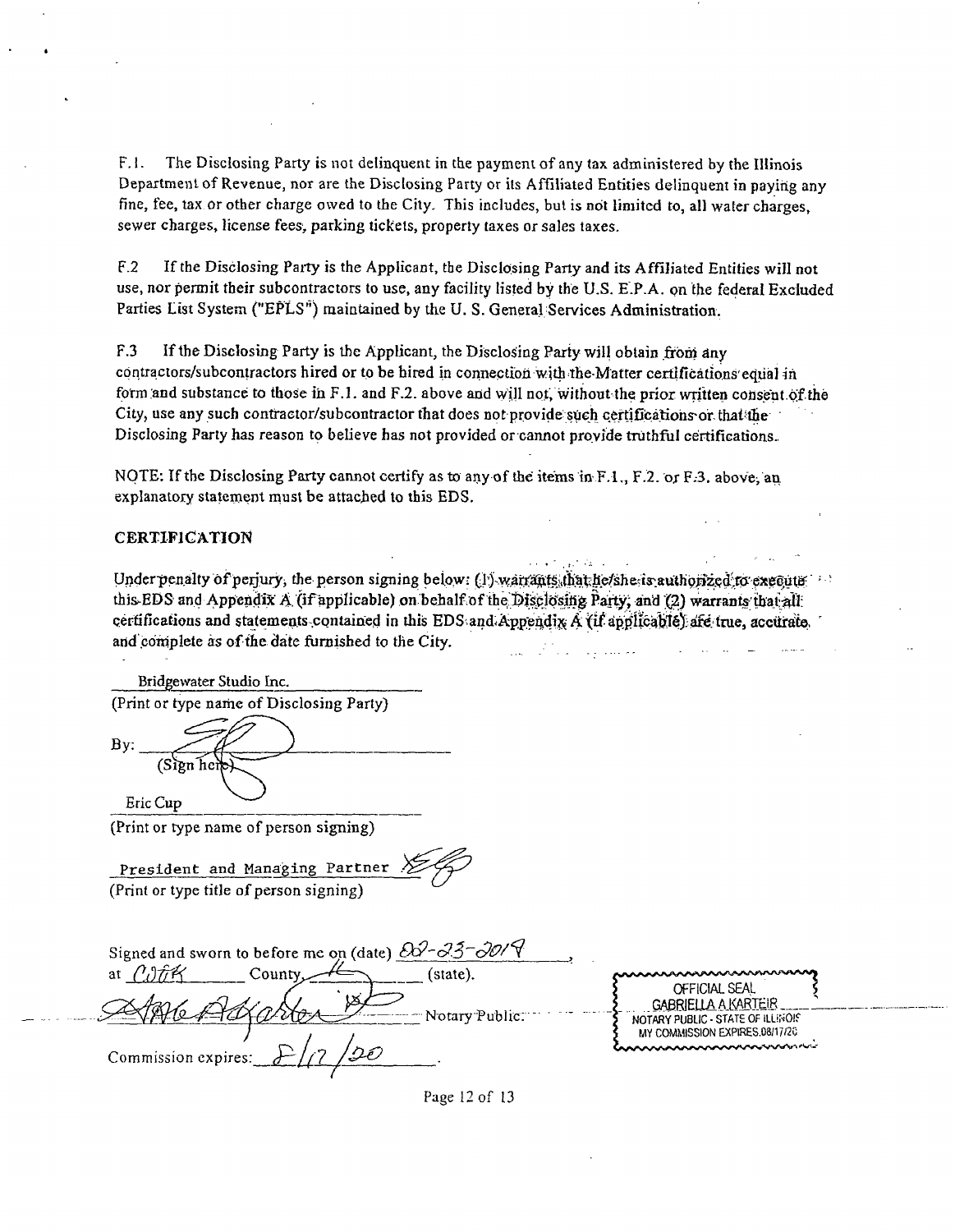## **CITY OF CHICAGO ECONOMIC DISCLOSURE STATEMENT AND AFFIDAVIT**  APPENDIX A

#### **FAMILIAL RELATIONSHIPS WITH ELECTED CITY OFFICIALS AND DEPARTMENT HEADS**

**This Appendix is to be completed only by (a) the Applicant, and (b) any legal entity which has a direct ownership interest in the Applicant exceeding 7.5 percent. It is not to be completed by any legal entity which has only an indirect ownership interest in the Applicant.** 

Under Municipal Code Section 2-154-015, the Disclosing Party must disclose whether such Disclosing Party or any "Applicable Party" or any Spouse or Domestic Partner thereof currently has a "familial relationship" with any elected city official or department head. A "familial relationship" exists if, as of the date this EDS is signed, the Disclosing Party or any "Applicable Party" or any Spouse or Domestic Partaer thereof is related to the mayor, any alderman, the city clerk, the city treasurer or any city department head as spouse or domestic partner or as any of the following, whether by blood or adoption: parent, child, brother or sister, aunt or uncle, niece or nephew, grandparent, grandchild, father-in-law, mother-in-law, son-in-law, daughter-in-law, stepfather or stepmother, stepson or stepdaughter, stepbrother or stepsister or half-brother or half-sister.

"Applicable Party" means (1) all executive officers of the Disclosing Party listed in Section II.B.l.a., if the Disclosing Party is a corporation; all partners of the Disclosing Party, if the Disclosing Party is a general paitnership; all general partners and limited partners of the Disclosing Party, if the Disclosing Party is a limited partnership; all managers, managing members and members of the Disclosing Party, if the Disclosing Party is a limited liability company; (2) all principal officers of the Disclosing Party; and (3) any person having more than a 7.5 percent ownership interest in the Disclosing Party. "Principal officers" means the president, chief operating officer, executive director, chief financial officer, treasurer or secretary of a legal entity or any person exercising similar authority.

Does the Disclosing Party or any "Applicable Party" or any Spouse or Domestic Partner thereof currently have a "familial relationship" with an elected city official or department head?

 $[$   $]$  Yes  $[$ X $]$  No

If yes, please idenfify below (1) the name and title of such person, (2) the name of the legal entity to which such person is connected; (3) the name and title of the elected city official or department head to whom such person has a familial relationship, and (4) the precise nature of such familial relationship.